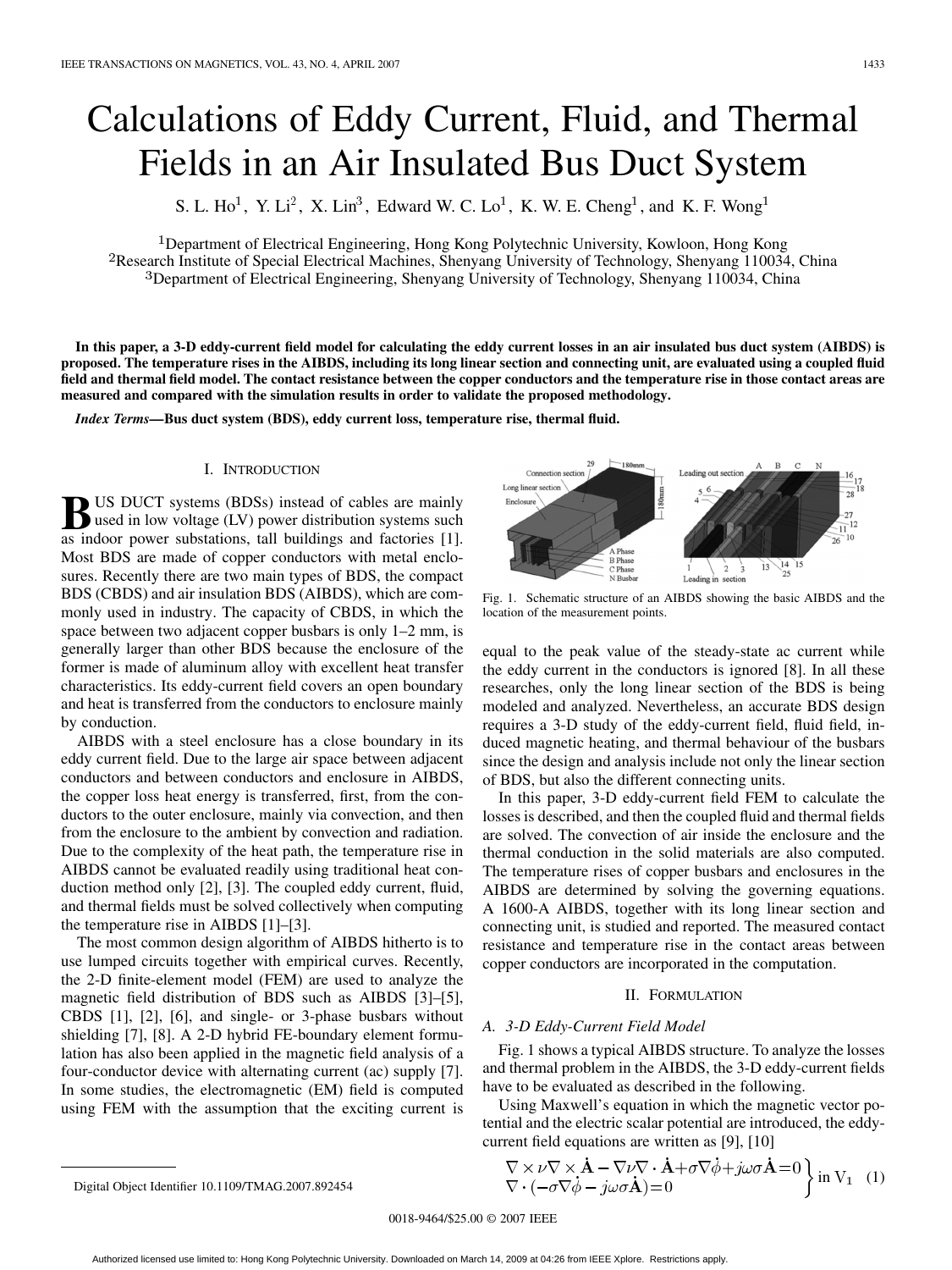$$
\nabla \times \nu \nabla \times \dot{\mathbf{A}} - \nabla \nu \nabla \cdot \dot{\mathbf{A}} = \dot{\mathbf{J}}_s \quad \text{in } V_2 \tag{2}
$$

where  $V_2$  is the source current area,  $V_1$  is the other area without source current, and  $V$  is the whole solved area.

The boundary conditions are

$$
\begin{cases}\n\mathbf{n} \times \mathbf{\dot{A}} = 0 \\
\nu \nabla \cdot \mathbf{\dot{A}} = 0\n\end{cases} \text{ in } S_1
$$
\n(3)

$$
\begin{array}{c}\n\sqrt{V} \times \mathbf{A} \times \mathbf{n} = 0 \\
\mathbf{n} \cdot \dot{\mathbf{A}} = 0\n\end{array} \n\bigg\} \n\text{ in } S_2\n\tag{4}
$$

$$
\mathbf{A}_1 = \mathbf{A}_2 \n\nu_1 \nabla \cdot \dot{\mathbf{A}}_1 = \nu_2 \nabla \cdot \dot{\mathbf{A}}_2 \n\nu_1 \nabla \times \dot{\mathbf{A}}_1 \times \mathbf{n}_{12} = \nu_2 \nabla \times \dot{\mathbf{A}}_2 \times \mathbf{n}_{12} \n\mathbf{n} \cdot (-j\omega \sigma \dot{\mathbf{A}} - \sigma \nabla \dot{\phi}) = 0
$$
 in S<sub>12</sub>. (5)

Introducing the boundary condition, the weighted residue equation can be written as

$$
\int_{V} (\nu \nabla \times \mathbf{N}_{i} \cdot \nabla \times \dot{\mathbf{A}} + \nu \nabla \cdot \mathbf{N}_{i} \nabla \cdot \dot{\mathbf{A}} + j\omega \sigma \mathbf{N}_{i} \cdot \dot{\mathbf{A}} + \sigma \mathbf{N}_{i} \cdot \nabla \dot{\phi} - \mathbf{N}_{i} \cdot \dot{\mathbf{J}}_{s}) dv = 0 \text{ in } V
$$
\n(6)

$$
\int_{V_1} \nabla N_i \cdot (j\omega \sigma \dot{\mathbf{A}} + \sigma \nabla \dot{\phi}) dv = 0 \quad \text{in } V_1 \tag{7}
$$

where  $N_i$  is the weighted function. In the model, the uniqueness condition can be satisfied. The boundary condition and the source current are readily included in the evaluation of the magnetic flux, eddy-current profiles, and heat loss.

#### *B. Thermal Equations*

At steady state, the thermal problem of the CBDS satisfies the following thermal equilibrium equation:

$$
P_K + P_M = Q_{KD} + Q_{KF} \tag{8}
$$

where  $P_M$  and  $P_K$  are the power losses in Joule, respectively, in the phase busbars and the enclosure,  $Q_{KD}$  and  $Q_{KF}$  are, respectively, the heat loss from the enclosure to the surrounding air by radiation and convection.

In AIBDS, the radiation heat is negligibly small and heat loss is transferred mainly by natural convection from the conductors to the enclosure and from the enclosure to the surrounding air. The natural convection inside the AIBDS satisfies the following Navier–Stokes equations [\[1\]](#page-3-0):

$$
\frac{\partial(\rho u)}{\partial x} + \frac{\partial(\rho v)}{\partial y} + \frac{\partial(\rho w)}{\partial z} = 0 \tag{9}
$$

$$
\rho u \frac{\partial u}{\partial x} + \rho v \frac{\partial u}{\partial y} + \rho w \frac{\partial u}{\partial z} = \mu \nabla^2 u - \frac{\partial P}{\partial x} + Sx \tag{10}
$$

$$
\rho u \frac{\partial v}{\partial x} + \rho v \frac{\partial v}{\partial y} + \rho w \frac{\partial v}{\partial z} = \mu \nabla^2 v - \frac{\partial P}{\partial y} + Sy \tag{11}
$$

$$
\rho u \frac{\partial w}{\partial x} + \rho v \frac{\partial w}{\partial y} + \rho w \frac{\partial w}{\partial z} = \mu \nabla^2 w - \frac{\partial P}{\partial z} + Sz
$$

$$
(12)
$$

$$
\rho c u \frac{\partial T}{\partial x} + \rho c v \frac{\partial T}{\partial y} + \rho c w \frac{\partial T}{\partial z} = k \nabla^2 T + Q \tag{13}
$$

where  $\rho$  is fluid density,  $\mu$  is viscosity coefficient, c is the specific heat, k is the coefficent of heat conductivity,  $u, v, w$  are the respective  $x$ -,  $y$ -,  $z$ -direction potentials of the fluid speed,  $P$  is the fluid pressure, T is the fluid temperature,  $S_x$ ,  $S_y$ , and  $S_z$  are the sources in the respective  $x$ -,  $y$ -, and  $z$ -directions, and  $Q$  is the heat value per unit volume.

In the computation, the ambient temperature is set to 40  $^{\circ}$ C. The heat sources in AIBDS are the losses in the busbars and enclosures. The heat transfer coefficient is an empirical parameter that takes care of the heat transfer relationship and the nature of air flow patterns near the surfaces, the air properties as well as the geometry of the outside surfaces as determined by the nondimensional parameters that include the Grashof (Gr), Prandtl (Pr), Rayleigh (Ra), and Nusselt (Nu) numbers [\[1\], \[3\]](#page-3-0).

The Nusselt number can be represented by a power law

$$
Nu = C(Gr \cdot Pr)^n.
$$
 (14)

The Grashof number is defined by the following:

$$
Gr = \left(\frac{g\beta\Delta TL^3}{v^2}\right). \tag{15}
$$

where g is the gravitational acceleration,  $\beta$  is the coefficient of thermal expansion,  $\theta$  is the temperature difference, L is the equivalent linear dimension, and  $\nu$  is the kinematic viscosity.

The Prandtl number is given by

$$
\Pr = \frac{\nu}{\alpha} \tag{16}
$$

where  $\alpha$  is the thermal conductivity of the fluid (air in this case) and  $C$  and  $n$  are dimensionless constants dependent on the system. For the case being studied,  $n$  equals to 0.25,  $C$  equals to 0.59 for the vertical surfaces, 0.27 for the upper horizontal surface, and  $0.54$  for the lower horizontal surface [\[3\]](#page-3-0).

The Nusselt number is a nondimensional heat transmission coefficient defined by the following equation (applicable at steady state) [\[1\]](#page-3-0):

$$
Nu = \frac{h_c L}{\alpha \theta} \tag{17}
$$

where  $h_c$  gives a measure of the heat quantity transferred per unit time and per unit area to the outside busbar surfaces. For the system being studied, the coefficient  $h_c$  (W/m<sup>2</sup> K) is 5.436 for the vertical surfaces, 3.082 for the upper horizontal surface, and 6.164 for the bottom surface.

### III. CALCULATIONS AND TEST OF A 1600-A AIBDS

A 1600-A AIBDS structure has been designed and built. Its eddy-current field, losses, fluid, and temperature rises are computed using the proposed algorithm. In the computation of the eddy-current field, the rated source current is 1.6 kA and the 3-phase source currents are assumed to be  $(-1.1312 + i1.959)$ kA in phase A,  $(2.2624 + j0)$  kA in phase B, and  $(-1.1312 - j0)$  $j1.959$ ) kA in phase C. The total elements and nodes are 33777 and 19012 and there are 61774 unknown variables. The computation time is 153 min using a Pentium-IV Computer (2.6 GHz and 1-G memory). The source programs (FE method) such as mesh generation, stiffness matrix generation, and the equation solver are written in Fortran. The relative permeabilities of the copper conductor and steel enclosure are assumed to be 1 and 500, respectively. [Tables I](#page-2-0) and [II](#page-2-0) also give, respectively, the main geometrical and material properties of the analyzed model.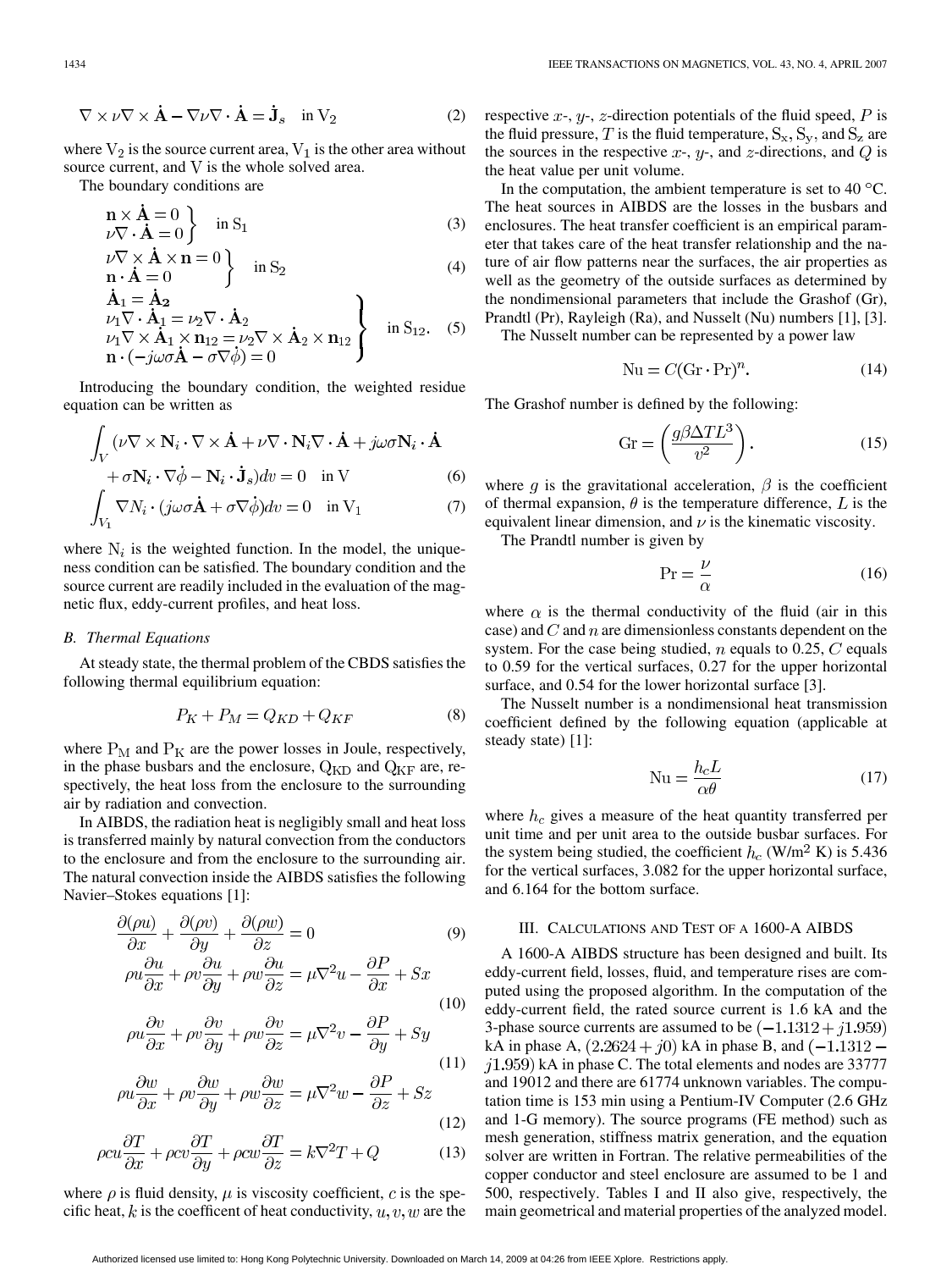TABLE I MAIN GEOMETRY DATA OF THE ANALYZED MODEL

<span id="page-2-0"></span>

| Width of<br>conductor |      | Height of Separation of Width of<br>conductor adj. conductors enclosure |      |      | Height of Thickness<br>enclosure of enclosure |
|-----------------------|------|-------------------------------------------------------------------------|------|------|-----------------------------------------------|
| (mm)                  | (mm) | (mm)                                                                    | (mm) | (mm) | (mm)                                          |
|                       | 130  |                                                                         | 180  | 180  | 1.5                                           |

TABLE II MATERIAL DATA OF THE ANALYZED MODEL

| Material            | Thermal conductivity<br>$W/K/m$ ) | Specific heat<br>$(J/\text{kg/K})$ | Density<br>$(kg/m^3)$ | Resistivity<br>$(10^{-8} \Omega \cdot m)$ |
|---------------------|-----------------------------------|------------------------------------|-----------------------|-------------------------------------------|
| Copper<br>conductor | 399                               | 385                                | 8933                  | $1.65\times(1+$<br>$0.004 \times T$       |
| Steel<br>enclosure  | 43.2                              | 460                                | 7850                  | 97                                        |
| Insulation          | 0.043                             | 1.026                              | 34.8                  |                                           |

where  $T$  is temperature of the copper conductor  $({}^{\circ}C)$ 

TABLE III LOSSES IN THE BUSBARS AND ENCLOSURE IN A 1600 A AIBDS (W/M)

| N-phase<br>busbar | B-phase<br>A-phase<br>busbar<br>busbar |      | C-phase<br>busbar | Enclosure |
|-------------------|----------------------------------------|------|-------------------|-----------|
| 0.46              | 94.2                                   | 98.4 | 93 7              | 4.6       |

Table III gives the losses of the busbars and enclosure in the scheme.

It is found from simulation that there are eddy currents in both the N-phase busbar and enclosure. The total losses of the AIBDS is 291.4 W/m. That includes 286.3 W/m in the A-, B-, and C-phase busbars and 5.06 W/m in the enclosure and N-phase busbar. As the resistivity of the copper busbars and the convective heat transfer coefficient are temperature dependent, their effects must be included in the eddy-current field and thermal equations. The governing equation, thus, derived is then solved iteratively by assuming, first, an initial temperature rise in the copper conductors and enclosures. If the error between the calculated temperature and the initial temperature assumed is larger than  $\varepsilon$  ( $\varepsilon$  is assumed to be 10%), the initial temperature needs to be modified and then the convective heat transfer coefficient of the enclosure, the resistances, losses, and temperatures of the copper conductors and the enclosure are calculated all over again.

Fig. 2 shows the EM field pattern on a cross section of the AIBDS and Fig. 3 illustrates the distribution of the temperature, which has the maximum on the B-phase conductor. As the air is being heated, it flows upwards along the space between the adjacent phase conductors and then downwards along the space between the copper conductor and side plate of the enclosure and then circulates as shown in Fig. 4. The fluid speed can reach 0.19 m/s. Because of this, the maximum temperature in the enclosure are observed on its upper surface as shown in Fig. 5, and it is higher than the corresponding one on the down surface by about 8 K.

In order to check whether the AIBDS complies with the design, an experimental bus duct is built and tested. In the test, the temperature of a horizontal busbar with vertical copper conductors located at a distance of 200 mm from the ground is measured. The conductors are fed from one side with a low voltage 3-phase supply. The other sides of the busbars are short



Fig. 2. Electromagnetic field on a cross section of the AIBDS.



Fig. 3. Temperature in the AIBDS.



0.021 0.042 0.064 0.085 0.106 0.128 0.170

Fig. 4. Fluid field in the AIBDS.



Fig. 5. Enclosure temperature profile.

circuited. The neutral phase is not connected. The temperature measurements are taken using thermocouples. The results of the test indicate that the temperature rise in the measured points on the busbar is in good agreement with the computed result. [Table IV](#page-3-0) gives the test and computed temperature rise results (measurement positions are as shown in [Fig. 1](#page-0-0)). It can be seen that the hottest spot in the busbar and in enclosure are lower than the respective maximum temperature rise limits of 30 and 70 K of the AIBDS. Close agreement between the computed and measured temperature rise on the busbars, as shown in [Table IV,](#page-3-0) can be seen as a good validation of the proposed methodology.

[Fig. 6](#page-3-0) shows the temperature rise in the AIBDS, with curves 1, 2, and 3 corresponding to the temperature rises in the B-phase busbar, the N-busbar, and the enclosure, respectively.

Sections of busbars in AIBDS are usually bolted together electrically. The contact resistance of the connecting parts is one of the main factors influencing the thermal performance of